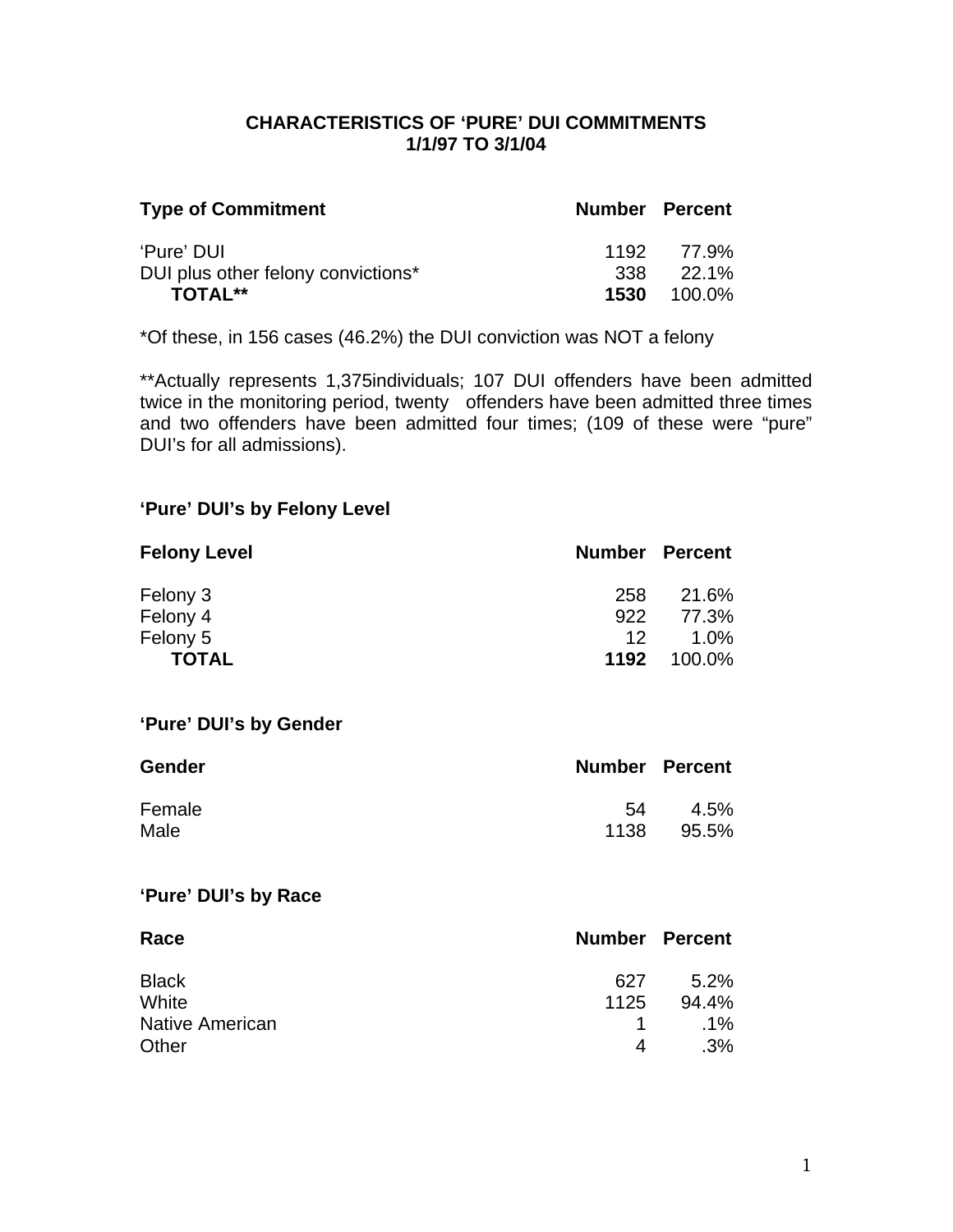# **'Pure' DUI's by Age at Commitment**

| <b>Age at Commitment</b> | <b>Number</b> | <b>Percent</b> |
|--------------------------|---------------|----------------|
| 25 and under             | 607           | 5.0%           |
| 26 to 30                 | 177           | 14.8%          |
| 31 to 35                 | 224           | 18.8%          |
| 36 to 40                 | 305           | 25.6%          |
| 41 to 45                 | 245           | 20.6%          |
| 46 to 50                 | 112           | 9.4%           |
| Over 50                  | 69            | 5.8%           |

| Range = $19$ to $77$ | Median = $38$ |
|----------------------|---------------|
| Mean $= 37.8$        | Mode $= 38$   |

# **'Pure' DUI'S by Security Classification**

| <b>Security Level</b>                |     | <b>Number Percent</b> |
|--------------------------------------|-----|-----------------------|
| Level 1-A                            | 66  | 5.5%                  |
| Level 1-B                            | 894 | 75.0%                 |
| Level 2                              | 120 | $10.1\%$              |
| Level $3^*$                          | 112 | $9.4\%$               |
| *Includes inmates still in reception |     |                       |

## **'Pure' DUI's by County of Commitment**

| <b>County of Commitment</b> | <b>Number</b> | <b>Percent</b> |
|-----------------------------|---------------|----------------|
| Summit                      | 94            | 7.9%           |
| Cuyahoga                    | 93            | 7.8%           |
| <b>Stark</b>                | 85            | 7.1%           |
| Hamilton                    | 74            | 6.2%           |
| Franklin                    | 70            | 5.9%           |
| Lorain                      | 49            | 4.1%           |
| Clermont                    | 46            | 3.9%           |
| <b>Butler</b>               | 44            | 3.7%           |
| Lake                        | 31            | 2.6%           |
| Warren                      | 28            | 2.3%           |
| Portage                     | 25            | 2.1%           |
| <b>All Other Counties</b>   | 553           | 46.4%          |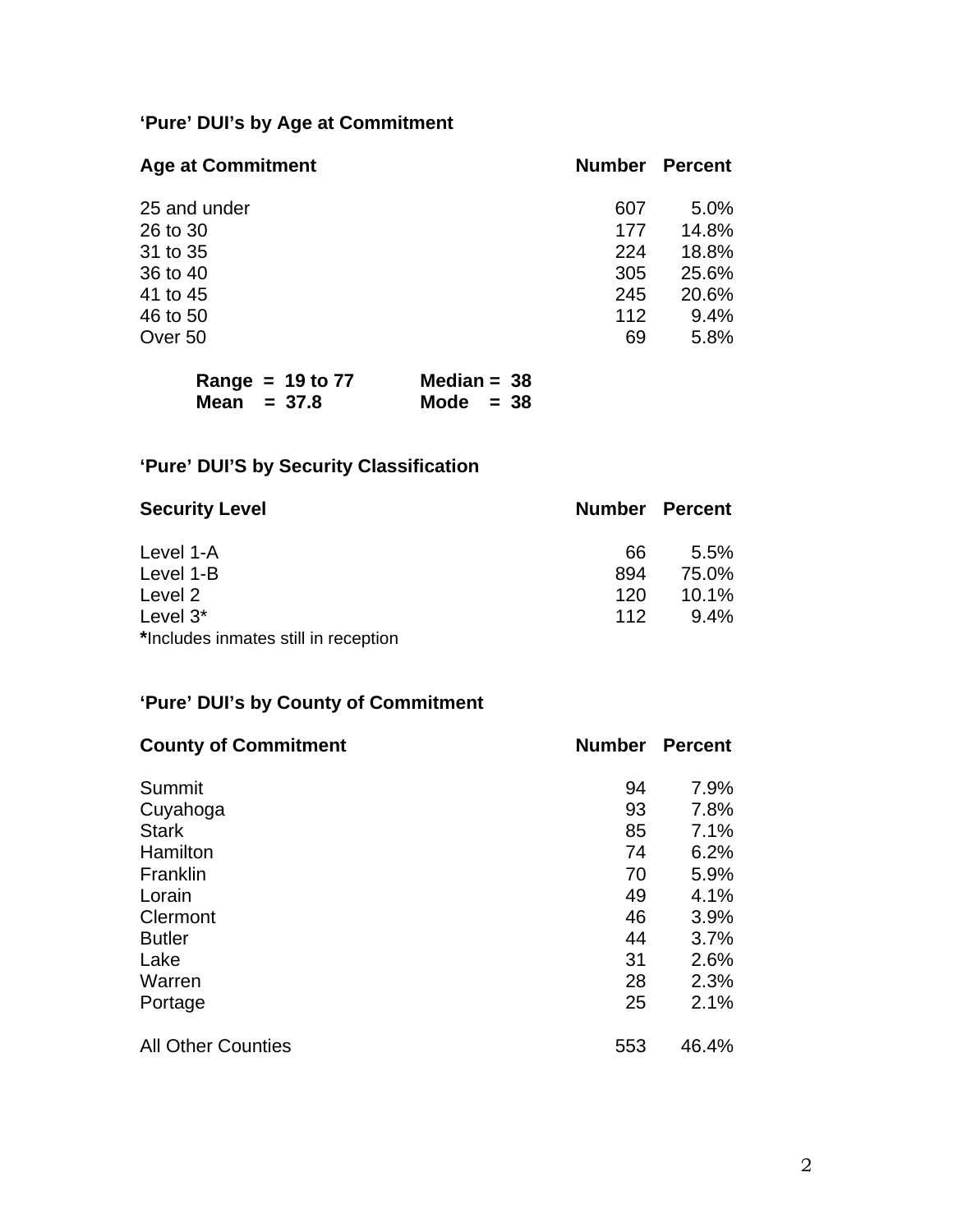## **'Pure' DUI's by Current Status**

| <b>Current Status</b>                                                            | <b>Number</b> | <b>Percent</b> |
|----------------------------------------------------------------------------------|---------------|----------------|
| <b>Currently Incarcerated</b>                                                    | 240           | 20.1%          |
| <b>Judicial Release</b>                                                          | 189           | 15.9%          |
| Released under PRC                                                               | 598           | 50.2%          |
| Released to Appeal Bond                                                          | 4             | .3%            |
| <b>Furlough (Transitional Control)</b>                                           | 30            | 2.5%           |
| <b>Vacated Sentence</b>                                                          | 10            | .8%            |
| <b>Court Order</b>                                                               | 10            | .8%            |
| Death of Inmate                                                                  | 5             | .4%            |
| Released at Expiration of Prison Term <sup>*</sup>                               | 106           | 8.9%           |
| *Released without post-release control: of the 30 releases in 2004 20 were expir |               |                |

\*Released without post-release control; of the 30 releases in 2004, 20 were expiration of prison term (66.7%), compared with 4 inmates released onto PRC (three of whom had successfully completed the IPP sentence reduction program).

## **'Pure' DUI's by Length of Sentence (in months)**

| <b>Length of Sentence</b>           | <b>Number Percent</b> |       |
|-------------------------------------|-----------------------|-------|
| Two Months (mandatory sentence)     | 22                    | 1.8%  |
| Three to Six months                 | 171                   | 14.3% |
| Seven to Eleven months              | 138                   | 11.6% |
| Twelve months                       | 346                   | 29.0% |
| Thirteen to Seventeen months        | 132                   | 11.1% |
| Eighteen months                     | 107                   | 9.0%  |
| Nineteen to Twenty-four Months      | 134                   | 11.2% |
| <b>Twenty-five to Thirty Months</b> | 48                    | 4.0%  |
| Thirty-one to Thirty-five Months    | 0                     |       |
| Thirty-six months                   | 55                    | 4.6%  |
| Forty-eight to Fifty-nine Months    | 26                    | 2.2%  |
| <b>Sixty Months</b>                 | 13                    | 1.1%  |

| <b>Mode</b> | $= 12$ months        |
|-------------|----------------------|
|             | Median $= 12$ months |

**Mean = 15.9 months** 

## **'Pure' DUI's by Number of Prior Incarcerations**

| <b>Number of Prior Incarcerations</b> |      | <b>Number Percent</b> |
|---------------------------------------|------|-----------------------|
| <b>None</b>                           | 709  | 59.5%                 |
| One                                   | -276 | 23.2%                 |
| Two                                   | 125. | 10.5%                 |
| Three or more                         | 82   | 6.9%                  |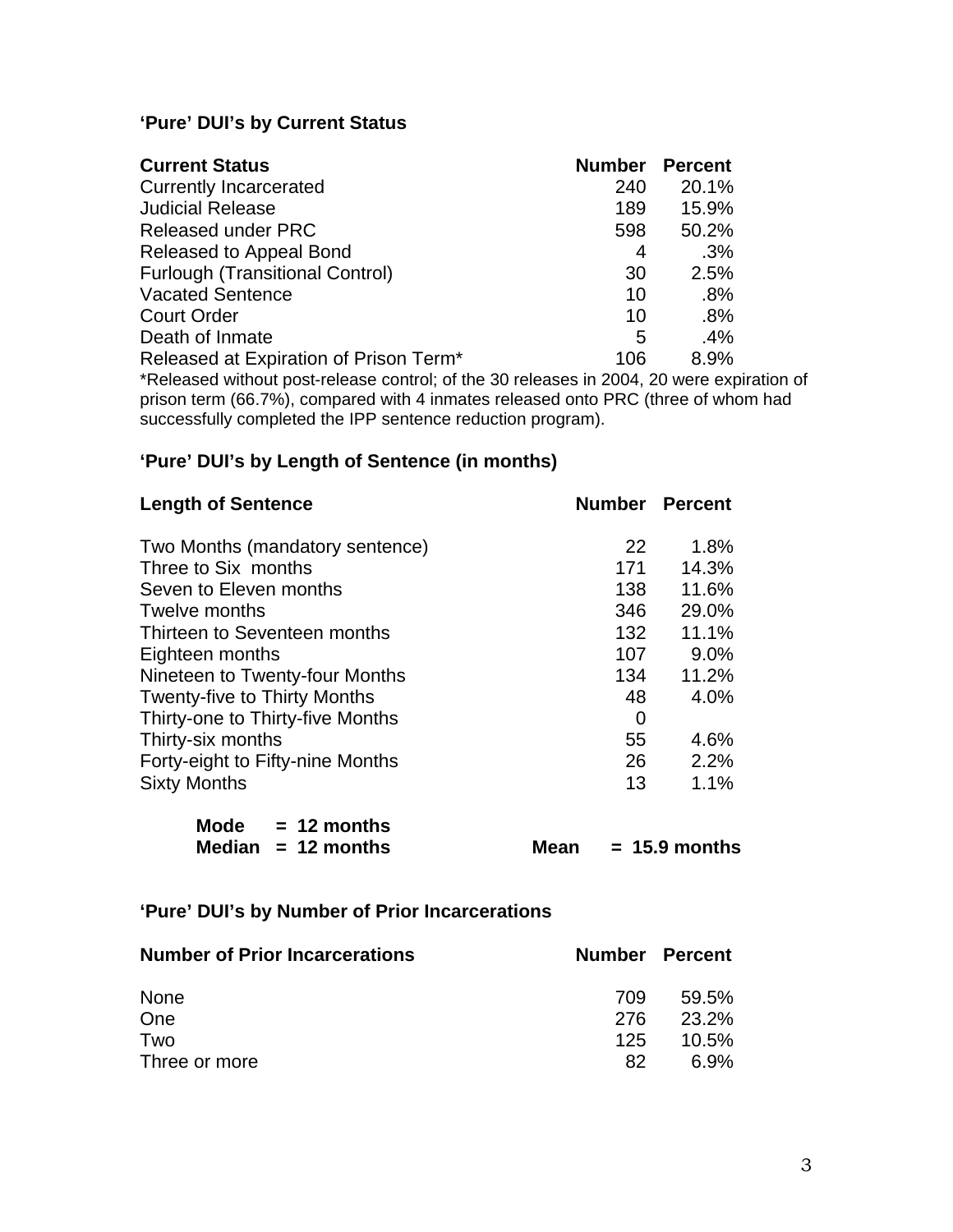## **'Pure' DUI's Currently Incarcerated by Parent Institution\* (3/1/04)**

|                                                       |                |                | # in |
|-------------------------------------------------------|----------------|----------------|------|
| <b>Institution</b>                                    | Number         | <b>Percent</b> | Camp |
| <b>Allen Correctional Institution</b>                 | 3              | 1.3%           |      |
| <b>Belmont Correctional Institution</b>               | 6              | 2.5%           | 2    |
| <b>Chillicothe Correctional Institution</b>           | 10             | 4.2%           |      |
| <b>Corrections Reception Center</b>                   | 19             | 7.9%           |      |
| <b>Franklin Pre-Release Center</b>                    | $\overline{2}$ | .8%            |      |
| <b>Grafton Correctional Institution</b>               | 5              | 2.1%           |      |
| <b>Hocking Correctional Institution</b>               | $\overline{2}$ | .8%            |      |
| <b>Lake Erie Correctional Institution</b>             | 3              | 1.3%           |      |
| <b>Lebanon Correctional Institution</b>               | 9              | 3.7%           | 8    |
| <b>London Correctional Institution</b>                | 10             | 4.2%           |      |
| <b>Lorain Correctional Institution</b>                | 9              | 3.8%           |      |
| <b>Madison Correctional Institution</b>               | 4              | 1.7%           |      |
| <b>Mansfield Correctional Institution</b>             | $\overline{2}$ | .8%            | 1    |
| <b>Marion Correctional Institution</b>                | $\overline{2}$ | .8%            |      |
| <b>Noble Correctional Institution</b>                 | 6              | 2.5%           |      |
| North Central Correctional Institution                | 6              | 2.5%           |      |
| <b>North Coast Correctional Treatment Facility</b>    | 109            | 45.4%          |      |
| <b>Northeast Pre-Release Center</b>                   | 1              | .4%            |      |
| Ohio Reformatory for Women                            | 10             | 4.2%           |      |
| <b>Pickaway Correctional Institution</b>              | 12             | 5.0%           |      |
| <b>Richland Correctional Institution</b>              | 4              | 1.7%           |      |
| <b>Ross Correctional Institution</b>                  | $\overline{2}$ | .8%            |      |
| Southeastern Correctional Institution                 | $\overline{1}$ | .4%            |      |
| <b>Toledo Correctional Institution</b>                | 1              | .4%            | 1    |
| <b>Trumbull Correctional Institution</b><br>$N = 240$ | $\overline{2}$ | .8%            |      |
|                                                       |                |                |      |

\*Includes inmates out to court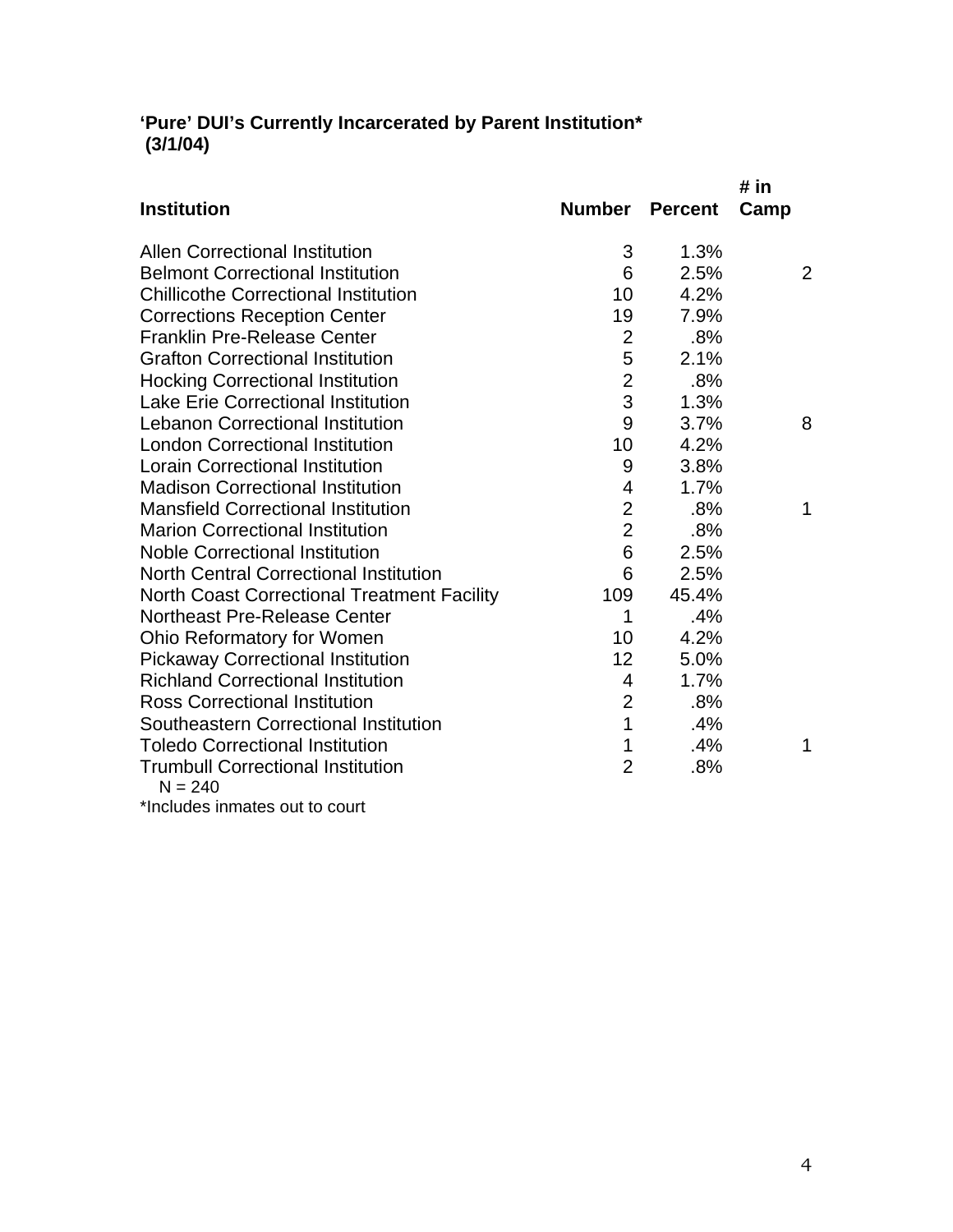### **'PURE' DUI OFFENDERS COMPARISON OF SELECTED RELEASE TYPES DEMOGRAPHICS AND TIME SERVED/TIME SAVED VARIABLES 3/1/04**

| <b>Variables</b>                                                      | <b>Release Types</b>        |                         |                                            |                              |                            |              |  |  |
|-----------------------------------------------------------------------|-----------------------------|-------------------------|--------------------------------------------|------------------------------|----------------------------|--------------|--|--|
|                                                                       |                             | Post-Release<br>Control | <b>IPP</b> with<br>Post-Release<br>Control |                              | <b>Judicial</b><br>Release |              |  |  |
|                                                                       | N                           | $\%^{*}$                | N                                          | $\%^{*}$                     | N                          | $%^*$        |  |  |
| <b>Total</b>                                                          | 402                         |                         | 194                                        |                              | 189                        |              |  |  |
| Race:<br>White<br>African-American<br><b>Native American</b><br>Other | 381<br>19<br>$\overline{2}$ | 94.8<br>4.7<br>$.5\,$   | 185<br>6<br>$\mathbf{1}$<br>$\overline{2}$ | 95.4<br>3.1<br>$.5\,$<br>1.0 | 181<br>8                   | 95.8<br>4.2  |  |  |
| Gender:<br>Male<br>Female                                             | 390<br>12                   | 97.0<br>3.0             | 194                                        | 100                          | 167<br>22                  | 88.4<br>11.6 |  |  |
| Age:<br>Mean<br>Median<br>Range                                       | 37.6<br>37.0<br>20-63       |                         | 37.9<br>38.5<br>$21 - 65$                  |                              | 36.9<br>37.0<br>21-69      |              |  |  |
| <b>Commitment County:</b><br>Major Urban**<br><b>All Others</b>       | 183<br>219                  | 45.5<br>54.5            | 67<br>127                                  | 34.5<br>65.5                 | 61<br>128                  | 32.3<br>67.7 |  |  |

\*Column totals = 100%

\*\*Cuyahoga, Franklin, Hamilton, Lucas, Montgomery, Stark and Summit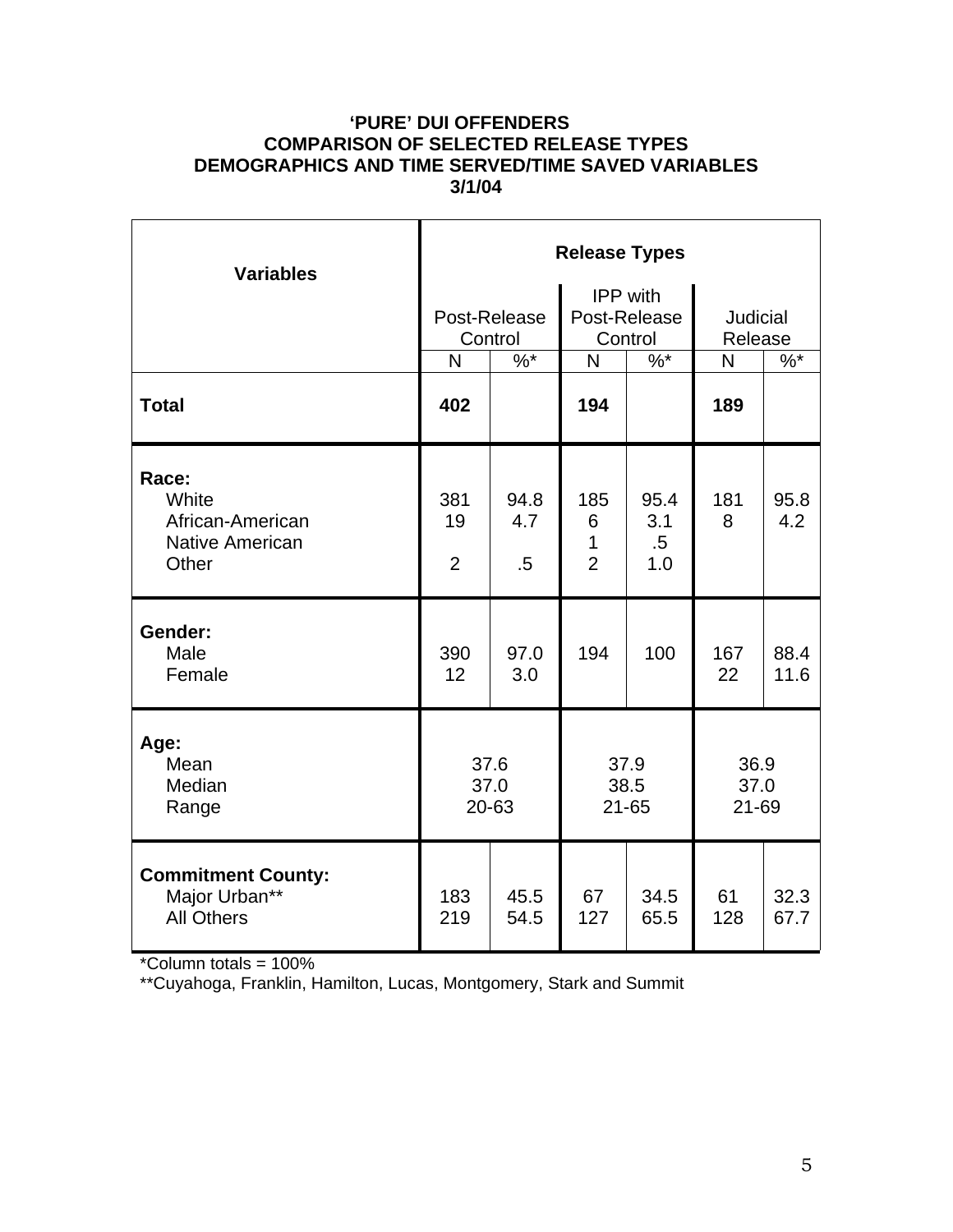|                                                                                        | <b>Release Types</b>     |                              |                                            |                            |                            |                            |
|----------------------------------------------------------------------------------------|--------------------------|------------------------------|--------------------------------------------|----------------------------|----------------------------|----------------------------|
| <b>Variables</b>                                                                       | Post-Release<br>Control  |                              | <b>IPP</b> with<br>Post-Release<br>Control |                            | Judicial<br>Release        |                            |
|                                                                                        | $\overline{\mathsf{N}}$  | $\frac{0}{0}$                | N                                          | $\%$                       | N                          | $\%$                       |
| <b>Sentence Length:</b><br>Mean<br>Median<br>Range                                     | 10.8<br>12.0<br>$2 - 36$ |                              | 18.4<br>15.0<br>$6 - 48$                   |                            | 16.8<br>15.0<br>$2 - 60$   |                            |
| <b>Number of Priors:</b><br><b>None</b><br>One<br>Two<br>Three or More                 | 223<br>97<br>41<br>41    | 55.5<br>24.1<br>10.2<br>10.2 | 129<br>49<br>13<br>3                       | 66.5<br>25.3<br>6.7<br>1.5 | 128<br>36<br>17<br>8       | 67.7<br>19.0<br>9.0<br>4.2 |
| <b>Time Served (Months):</b><br>Mean<br>Median<br>Range                                | 8.4<br>7.8<br>$0 - 44.7$ |                              | 5.5<br>5.0<br>4.0-19.8                     |                            | 5.0<br>3.4<br>$.3 - 28.7$  |                            |
| <b>Time Saved through Early</b><br><b>Release (Months):</b><br>Mean<br>Median<br>Range | N/A                      |                              | 11.8<br>7.5<br>$0 - 42.5$                  |                            | 11.0<br>9.2<br>$.2 - 48.8$ |                            |

 $*$ Column totals = 100%